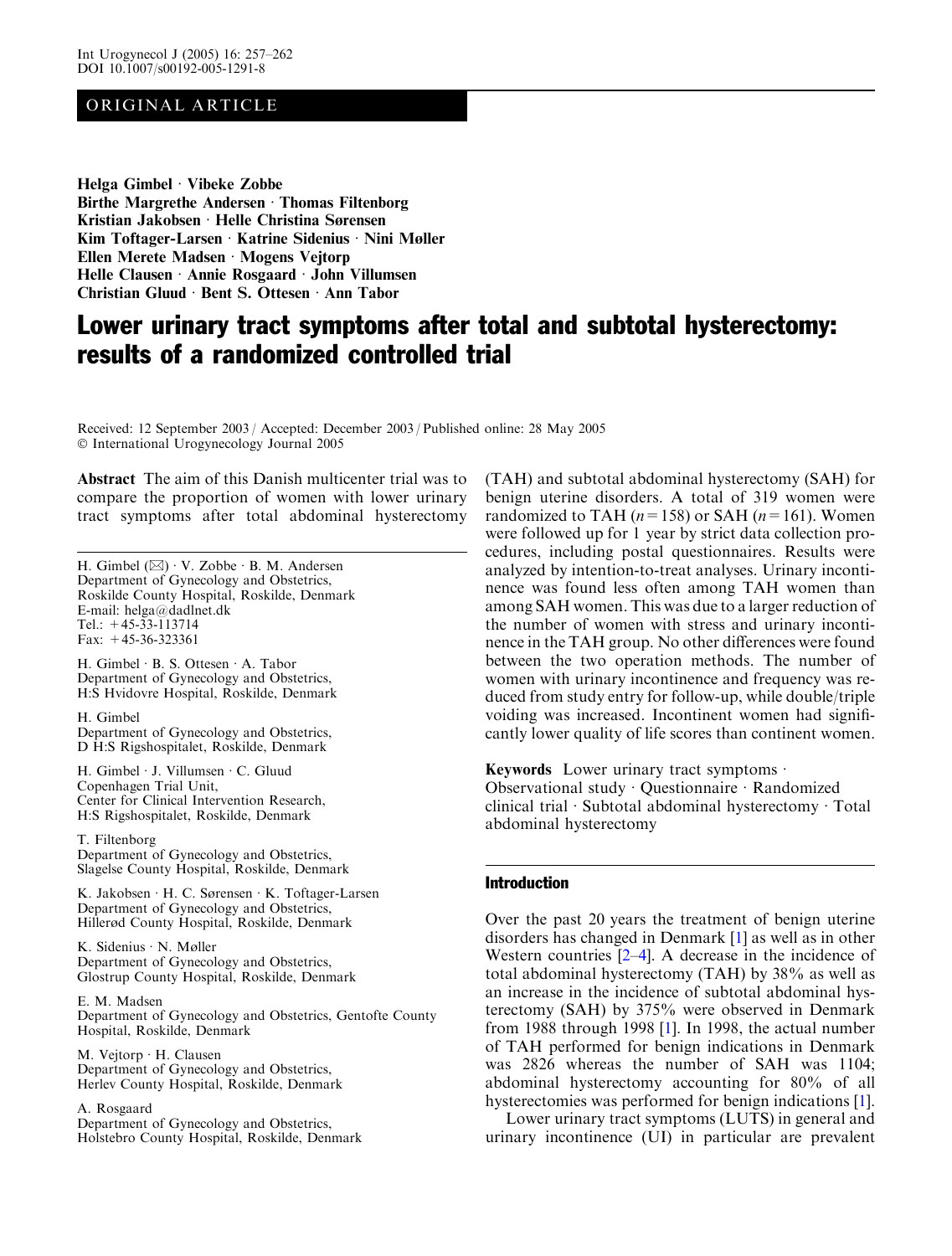<span id="page-1-0"></span>among women. The reported prevalence of LUTS varies from 5 to 22% [\[5](#page-4-0), [6](#page-5-0)] and that of UI from 12 to 45% [5[–8](#page-5-0)] depending on definitions, target populations, and study design. The observed risk factors for LUTS are muscular and/or neuromuscular pelvic injury during childbirth [[9–11](#page-5-0)], diuretics [[11](#page-5-0)], obesity [[11–13](#page-5-0)], estrogen deficiency [[9](#page-5-0)], age [\[9](#page-5-0), [13](#page-5-0)], race [[14\]](#page-5-0), chronic obstructive pulmonary disease  $[13]$  $[13]$ , and hysterectomy  $[5, 9, 11, 13]$  $[5, 9, 11, 13]$  $[5, 9, 11, 13]$  $[5, 9, 11, 13]$  $[5, 9, 11, 13]$  $[5, 9, 11, 13]$  $[5, 9, 11, 13]$  $[5, 9, 11, 13]$ . A recent review on UI after hysterectomy supports the latter association [\[15\]](#page-5-0).

Perimenopausal benign uterine diseases are known to affect quality of life [[16,](#page-5-0) [17](#page-5-0)] and hysterectomy is known to improve quality of life, reaching values comparable to those of a reference population of similar age [\[16,](#page-5-0) [17](#page-5-0)]. UI is known to decrease women's quality of life [[7,](#page-5-0) [18](#page-5-0), [19](#page-5-0)] and may therefore influence the effect of hysterectomy on the overall quality of life. Particularly, if benign uterine diseases are treated in a way, which increases the risk of UI later in life, not much may be gained in terms of quality of life.

TAH and SAH have been compared regarding LUTS in randomized clinical trials (RCT) [[20–22\]](#page-5-0) and in observational studies (OS) [[23–29](#page-5-0)]. This paper presents further analyses of the UI and other LUTS data from a previously published RCT [[16\]](#page-5-0).

### Material and methods

The design of this RCT has been described previously [[16](#page-5-0)]. The Research Ethics Committees at all of the participating centers as well as the Danish Data Protection Agency approved the trial, and informed consent was obtained from all women.

Women were recruited from 11 gynecology departments of public hospitals in Denmark if they were going to have a hysterectomy for benign diseases of the uterus. Those patients who met the inclusion criteria were approached and recruited into the study [[16\]](#page-5-0). From 15 April 1996 until 30 June 2000, 319 women were randomized to either TAH ( $n=158$ ) or SAH ( $n=161$ ) via a central, computer-generated randomization procedure [[16](#page-5-0)].

No instructions were given to the surgeons about the operation procedures apart from the instruction to electrocoagulate the cervical canal after removing the corpus uteri if the patients were randomized to the subtotal procedure.

Information about the preoperative gynecologic examination, the operation, the postoperative hospital stay, including its length, and pathology of the removed uterus was collected via case record forms filled out by the gynecologists. Information about deliveries, abortions, former diseases, admissions and operations, medication, tobacco and alcohol consumption, education, occupation, and outcome measures at entry were obtained by a tested questionnaire filled out by the patient before the operation. A validated questionnaire [\[29](#page-5-0)] concerning the outcome measures was filled out 2, 6, and 12 months after the operation. The questionnaire can be studied at http://www.gyncph.suite.dk/gimbel/praes/ gi.htm.

All LUTS data were from the questionnaires except for postoperative urinary retention. This information was collected via case record forms filled out by the gynecologists. We defined UI as leakage of urine, which the woman suffered from ''always'' or ''often.'' Frequency was defined as more than ten toilet visits per day. Nocturia was defined as more than two trips to the toilet per night. Urinary tract infection (UTI) was defined as an event, which the women suffered from ''always,'' "often," or "every now and then." None of the patients were asked to do postoperative double/triple voiding unless incomplete bladder emptying was diagnosed.

The analyses of the outcome measures were prespecified [[16\]](#page-5-0). UI was considered the primary outcome measure [[16](#page-5-0)]. The level of significance was  $p=0.05$ . ''LUTS other than UI'' encompassed frequency, nocturia, dysuria, UTI, incomplete bladder emptying, poor stream, straining at voiding, and a bother score for lower urinary tract symptoms. Due to the risk of mass significant findings, they were interpreted conservatively.

The outcome measurements were analyzed by intention to treat (ITT). The data shown in this paper as well as the conclusions were based on the ITT analysis. The analyses were carried out as comparisons of the two hysterectomy methods using chi-square tests and multiple logistic regression analyses.

#### Results

The response rate of the questionnaires at the 1-year follow-up was 86.8%. The total number of women experiencing frequency and nocturia decreased 1 year after the operation from 34 to 11 of 261 ( $p < 0.001$ ) and



Fig. 1 Time-specific proportions of urinary incontinent women by operation method. TAH total abdominal hysterectomy, SAH subtotal abdominal hysterectomy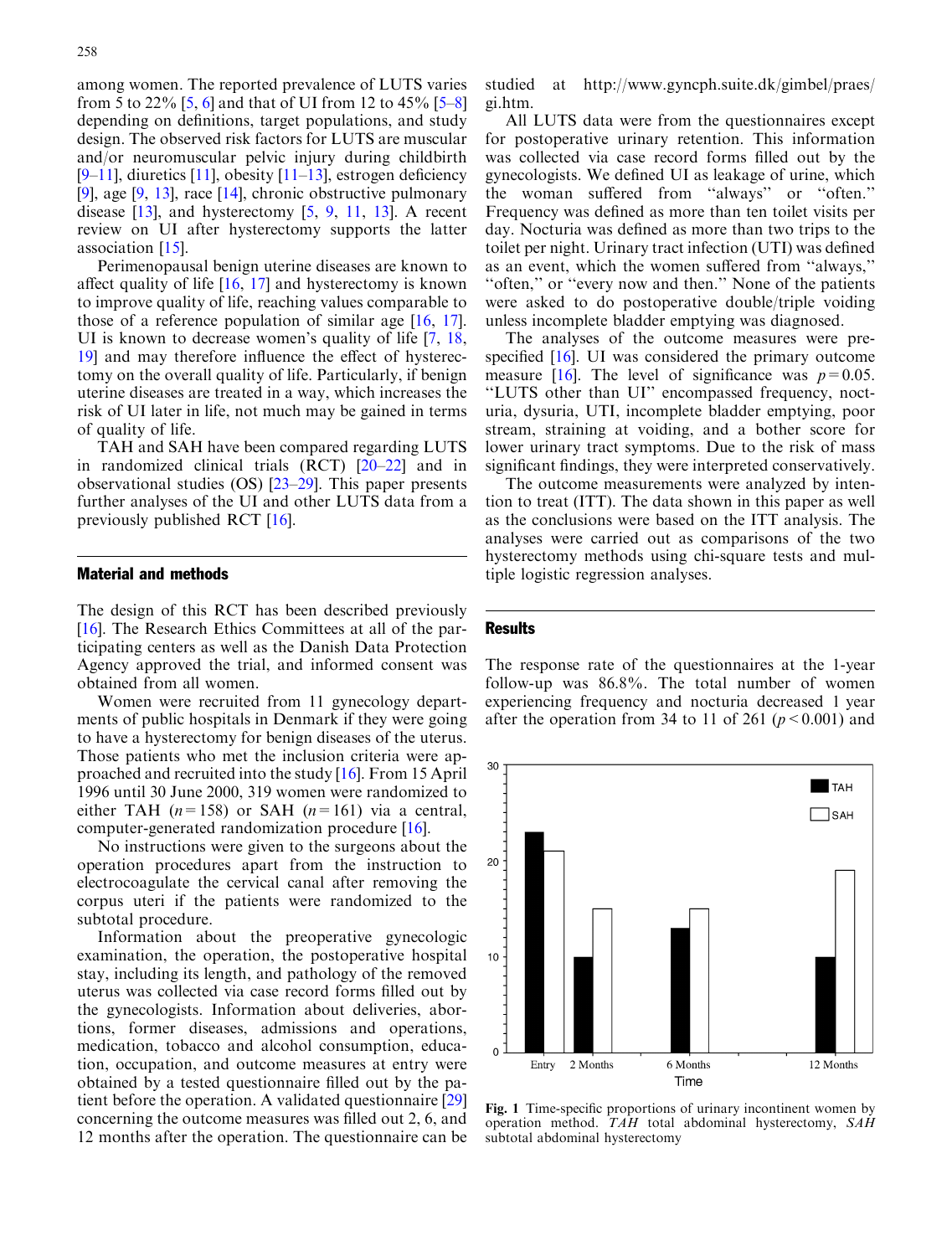Table 1 Number (%) of women suffering from lower urinary tract symptoms distributed according to operation method. TAH total abdominal hysterectomy, SAH subtotal abdominal hysterectomy

|                                       | TAH, $n$ $(\%)$                          | SAH, $n$ $\left(\frac{9}{0}\right)$ | Statistics p |
|---------------------------------------|------------------------------------------|-------------------------------------|--------------|
| Urinary incontinence <sup>a</sup>     |                                          |                                     |              |
| 0 month                               | 35 (23)                                  | 33 (21)                             | 0.78         |
| 12 months                             | 13 (10)                                  | 25 (19)                             | 0.030        |
| Frequency                             |                                          |                                     |              |
| $0$ month                             | 23(15)                                   | 18(11)                              | 0.82         |
| 12 months                             | 4(3)                                     | 7(5)                                | 0.15         |
| Double/triple voiding                 |                                          |                                     |              |
| 0 month                               | 3(2)                                     | 16(10)                              | 0.002        |
| 12 months                             | 10(7)                                    | 13(10)                              | 0.52         |
|                                       | Incomplete bladder emptying <sup>b</sup> |                                     |              |
| $0$ month                             | 13(9)                                    | 20(13)                              | 0.20         |
| 12 months                             | 14 (10)                                  | 15(11)                              | 0.87         |
| Nocturia <sup>c</sup>                 |                                          |                                     |              |
| 0 month                               | 8(5)                                     | 4(3)                                | 0.22         |
| 12 months                             | 1(1)                                     | 4 (3)                               | 0.21         |
| Dysuria                               |                                          |                                     |              |
| $0$ month                             | 6 (4)                                    | 11 $(7)$                            | 0.31         |
| 12 months                             | 3(2)                                     | 6 (5)                               | 0.40         |
| Urinary tract infections <sup>d</sup> |                                          |                                     |              |
| $0$ month                             | 4(2)                                     | 12(8)                               | 0.78         |
| 12 months                             | 7(5)                                     | 3(3)                                | 0.34         |

<sup>a</sup>Previously reported in  $[16]$ <sup>b</sup>Always or often

Always or often

c More than twice a night

<sup>d</sup>Always, often, or every now and then

from 10 to 5 of 277 ( $p=0.01$ ), respectively). A decrease was also observed in the total number of UI women at the 1-year follow-up (from 56 to 37 of 268,  $p < 0.001$ ). The decrease in UI was a result of a decrease in the patients reporting stress urinary incontinence (SUI) (from 26 to 11 of 277,  $p=0.002$ ) and mixed urinary incontinence (MUI) (23 to 14 of  $277, p < 0.001$ ). On the other hand, the number of women using double/triple voiding increased 1 year after the operation (18 to 22 of 265,  $p < 0.001$ ).

The comparison of the two hysterectomy methods at the 1-year follow-up (the  $\chi^2$  analysis) showed a lower

Table 2 Number (%) of stress, urge, mixed, and all urinary incontinent women at entry and 12 months after hysterectomy distributed according to operation method. Three women (2%) from the TAH group and zero women  $(0\%)$  from the SAH group had urinary incontinence of unknown kind at 0 month, and two

proportion of UI after TAH than after SAH ( $p=0.03$ ) (Tables 1, 2). The lower proportion of UI in the TAH group than in the SAH group was observed at 2, 6, and 12 months follow-up postoperatively but the difference [was largest at the 1-year follow-up \(Fig.](#page-1-0) 1). The differ[ence between the two hysterectomy methods resulted](#page-1-0) [from a larger decrease in the number of SUI and MUI](#page-1-0) [women in the TAH group than in the SAH group and an](#page-1-0) [increase in the number of urge urinary incontinence](#page-1-0) [\(UUI\) women in the SAH group, while the number in](#page-1-0) [the TAH group decreased.](#page-1-0)

No differences were observed between the TAH and SAH women regarding "LUTS other than UI" (Table 1) at the 1-year follow-up. The number of women suffering from UTI, incomplete bladder emptying, straining, and double/triple voiding from the TAH group increased from entry to 12 months, while the number of women suffering from UTI, incomplete bladder emptying, straining, and double/triple voiding from the SAH group decreased. The conclusions from the  $\chi^2$  tests did not change if a modified McNemar test was used considering entry results as well as 1-year follow-up results (UTI:  $p=0.43$ , incomplete bladder emptying:  $p=0.63$ , straining:  $p=0.79$ , double/triple voiding:  $p=0.42$ ).

A multivariate analysis showed that urinary incontinence at study entry and the operation method were the most important variables for the presence of urinary incontinence at the 1-year follow-up (Table [3\). The size](#page-3-0) [of the uterus also seemed to influence the outcome but](#page-3-0) [this variable did not reach statistical significance.](#page-3-0)

The question on the bother score of LUTS was not specifically related to UI in the questionnaire (http:// www.gyncph.suite.dk/gimbel/praes/gi.htm). However, for 12 UI women from the TAH group and for 23 UI women from the SAH group, UI was correlated with ''LUTS interfering with her daily life'' (a small problem, a problem, or a big problem), while one and two women, respectively, had no problem at all. The two women

women  $(1\%)$  from the TAH group and two women  $(1\%)$  from the SAH group had urinary incontinence of unknown kind at the 12 month follow-up. TAH total abdominal hysterectomy, SAH subtotal abdominal hysterectomy, OR odds ratio, CI confidence interval

|                                        | TAH, $n$ $\left(\frac{9}{0}\right)$ | SAH, $n$ $\left(\frac{9}{0}\right)$ | Statistics: OR $(95\% \text{ CI})$ (p) |  |
|----------------------------------------|-------------------------------------|-------------------------------------|----------------------------------------|--|
|                                        |                                     |                                     |                                        |  |
| Stress urinary incontinence            |                                     |                                     |                                        |  |
| 0 month                                | 15(9)                               | 15(9)                               | $1.01(0.48-2.17)(1.00)$                |  |
| 12 months                              | 3(2)                                | 8 (6)                               | $0.35(0.09-1.36)(0.12)$                |  |
| Urge urinary incontinence              |                                     |                                     |                                        |  |
| $0$ month                              | 5(3)                                | 5(3)                                | $1.02(0.29-3.59)(0.98)$                |  |
| 12 months                              | 2(1)                                | 7(5)                                | $0.27(0.06-1.32)(0.084)$               |  |
| Mixed urinary incontinence             |                                     |                                     |                                        |  |
| 0 month                                | 12(8)                               | 13(8)                               | $0.94(0.41-2.12)(0.87)$                |  |
| 12 months                              | 6(4)                                | 8 (6)                               | $0.72(0.24-2.14)(0.56)$                |  |
| All urinary incontinences <sup>a</sup> |                                     |                                     |                                        |  |
| $0$ month                              | 35(23)                              | 33(21)                              | $1.09(0.63-1.86)(0.78)$                |  |
| 12 months                              | 13(10)                              | 25(19)                              | $0.46$ (0.23–0.95) (0.03)              |  |

<sup>a</sup>Previously reported by Gimbel et al. [\[16\]](#page-5-0)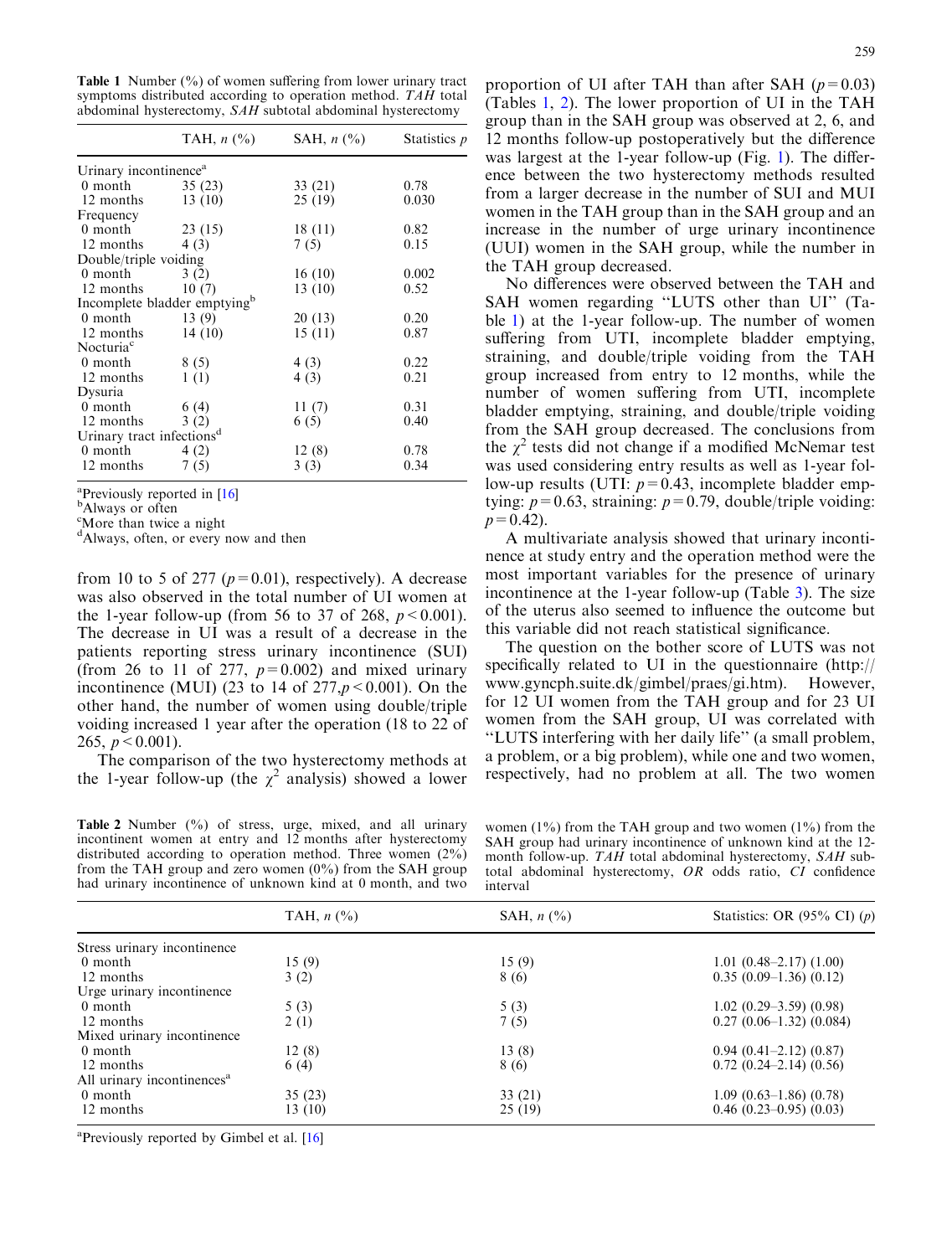<span id="page-3-0"></span>Table 3 Predictors for outcomes at the 1-year follow-up. CI confidence interval

| Outcome              | Predictors <sup>a</sup>           | Odds ratio (95% CI) |              |
|----------------------|-----------------------------------|---------------------|--------------|
| Urinary incontinence | <b>Preoperative incontinence</b>  | $11.2(5.1-25.9)$    | $\le 0.0001$ |
|                      | <b>Operation method (TAH/SAH)</b> | $0.43(0.18-0.96)$   | 0.044        |
|                      | Size of the uterus (in $cm3$ )    | $1.56(1.00-2.49)$   | 0.051        |
|                      | Menopause                         | $0.57(0.24-1.35)$   | 0.20         |
|                      | Body mass index                   | $0.64(0.26-1.53)$   | 0.32         |
|                      | Constipation                      | $0.59(0.18-2.11)$   | 0.39         |
|                      | Weight of heaviest child          | $0.78(0.34-1.76)$   | 0.55         |
|                      | <b>Bronchitis</b>                 | $0.97(0.25-4.49)$   | 0.96         |

<sup>a</sup>The multivariate logistic regression analyses were initially performed including all of the above-mentioned predictors in the models. Afterwards the analysis was performed in a reduced model, including only the predictors with  $p \le 0.05$ . The predictors shown in boldface are results from the reduced model

Table 4 Results of the multivariate analysis of predictors for women bothered by lower urinary tract symptoms at 12 months after total and subtotal hysterectomy

| Dependent variable        | Predictor                   | Odds ratio (95% confidence interval) | Significance $(p)$ |
|---------------------------|-----------------------------|--------------------------------------|--------------------|
| Bother score <sup>a</sup> | Urinary incontinence        | $463(69-3109)$                       | ${}_{0.001}$       |
|                           | Frequency                   | $29.2(4.1-211)$                      | 0.001              |
|                           | Incomplete bladder emptying | $20.0(5.4-74.6)$                     | ${}_{0.001}$       |
|                           | Nocturia                    | $0.016 (1.67^{-17} - 1.50^{13})$     | 0.66               |
|                           | Dysuria                     | $9.3(0.8-105.8)$                     | 0.09               |
|                           | Urinary tract infection     | $1.9(0.2-22.9)$                      | 0.61               |
|                           | Straining                   | $0.31(0.03-3.0)$                     | 0.30               |
|                           | Poor stream                 | $1.9(0.1-30.3)$                      | 0.64               |
|                           | Double/triple voiding       | $0.60(0.06-5.9)$                     | 0.67               |

aWomen bothered: a big problem, a problem, only a minor problem. Women not bothered: no problem at all

from the SAH group who only suffered from UI "rarely" and who had "a big problem" or "a problem" also had nocturia  $(n=1)$  and double/triple voiding, incomplete bladder emptying, and recurring UTI  $(n=1)$ . A multivariate analysis of 1-year follow-up data of the relation between bother score and each of the LUTS showed that UI is the best predictor of the bother score (Table 4).

Women suffering from UI had significantly lower scores of physical (PCS) as well as mental component (MCS) of quality of life (PCS: 50.60, MCS: 50.01) compared with women not suffering from UI (PCS: 53.82, MCS: 53.99;  $p = 0.003$  and  $p = 0.038$ , respectively).

## **Discussion**

In the present trial, the overall number of women suffering from UI and frequency were reduced from study entry to 1 year after hysterectomy, while the overall number of women using double/triple voiding was increased. As regards the type of hysterectomy, UI was found less often among the TAH women than among the SAH women at the 1-year follow-up. No other differences were found between the two operation methods regarding LUTS. The LUTS bother score was significantly related to UI, frequency, and incomplete bladder emptying, and we found significantly lower quality of life scores among the women suffering from UI than among women not suffering from UI.

The RCT could be criticized for not studying the criterion validity of the LUTS questions. The criterion validity of the questionnaire was not studied as we had difficulties finding the ''gold standard'' against which the results of the questionnaire could be tested. No obvious and valid method existed against which urinary incontinence could be measured [[30–33](#page-5-0)]. A possible way to further validate our question could be to have our patients complete a 1-week voiding diary [\[34\]](#page-5-0). Further, it could be criticized that no objective measurements of urinary incontinence were performed. This might weaken the discrimination into different types of urinary incontinence. Further, lack of blinding and low recruitment to the trial could be criticized. These weaknesses have been discussed previously [\[16](#page-5-0)]. Finally, some of the LUTS and subdivisions of UI occur very rarely because of small sample sizes, which could result in type II errors.

An overall reduction of frequency of micturition has been reported previously by Kilkku [[25,](#page-5-0) [26](#page-5-0)], Thakar et al. [\[21](#page-5-0)], Lalos and Bjerle [\[20](#page-5-0)], and Learman et al. [\[22\]](#page-5-0), and an overall reduction of UI following hysterectomy was also found by Kilkku [[25](#page-5-0), [26](#page-5-0)], Thakar et al. [[21\]](#page-5-0), and Learman et al. [[22](#page-5-0)]. Our finding of a reduction in UI resulting from a reduction of SUI has also been reported by Learman et al. [\[22\]](#page-5-0). To our knowledge, a reduction of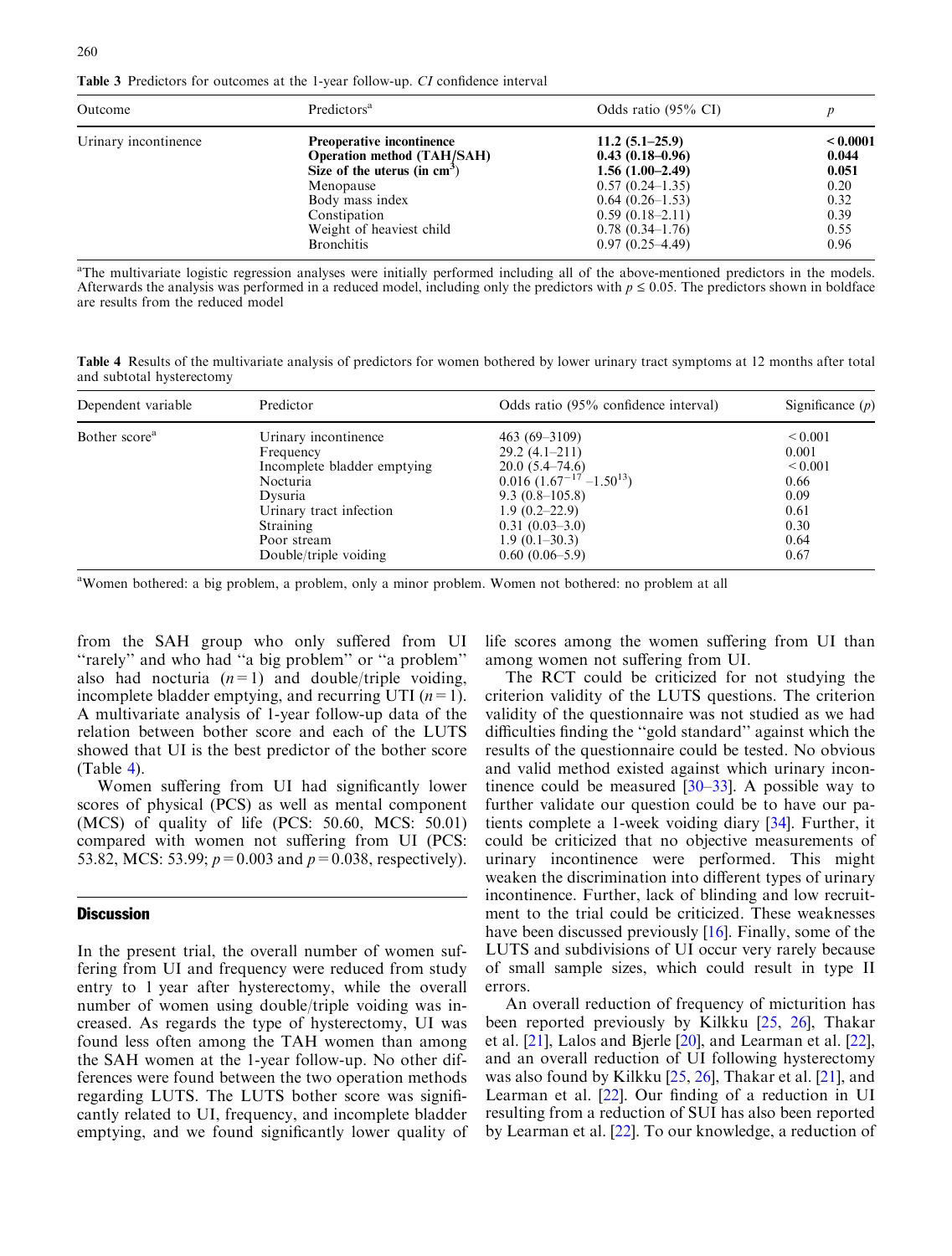<span id="page-4-0"></span>The finding that TAH was superior to SAH regarding UI has been discussed previously by Gimbel et al. [[16](#page-5-0)]. This study elucidates the problem further by presenting analysis on SUI, UUI, and MUI. No statistically significant difference was found between the operation methods concerning the three forms of UI. However, the difference in UI could be explained by a larger reduction of SUI and MUI in the TAH group than in the SAH group as well as a small reduction in UUI in the TAH group and an increase in the SAH group. Kilkku [\[25](#page-5-0), [26](#page-5-0)] did not distinguish between the different kinds of UI. Thakar et al. [[21](#page-5-0)] and Learman et al. [\[22](#page-5-0)] found a decrease in SUI and UI in both hysterectomy groups. Learman et al.'s [\[22](#page-5-0)] findings were more pronounced in the TAH group. The reasons for the differences between our results and the results presented by Thakar et al. [[21\]](#page-5-0) and Learman et al. [\[22](#page-5-0)] seem to be due to the sample size of the RCT. Other reasons could be the different operation procedures of gynecological surgeons in Denmark and the United Kingdom/ United States and differences in race of the women included in the trials [\[21](#page-5-0)], as the incidence of UI differs with race [[14](#page-5-0)].

An explanation for a reduction in SUI and MUI could be the removal of a uterus with large fibroids in the TAH as well as the in SAH group. An explanation for the larger reduction in the TAH group than in the SAH group could be found in the etiology of SUI. There is a general consensus that abnormal urethral support plays some role in the etiology of SUI [[35\]](#page-5-0). As part of the abnormal urethral support, SUI women have increased bladder neck mobility [[36](#page-5-0)]. During the TAH procedure many gynecologists perform a suspension of the vaginal top as described in the literature [[37\]](#page-5-0). A suspension of the cervical stump is not usually done in Denmark during the SAH procedure. The suspension during the TAH might serve as a minor bladder neck suspension procedure, thus decreasing/removing the problem of incontinence by decreasing the bladder neck mobility. A comparative study of 39 patients undergoing (total) abdominal hysterectomy and 30 controls [[38\]](#page-5-0) has shown that the TAH procedure decreases the bladder neck mobility. Procedures and devices often used to relieve UI symptoms in general and SUI in particular (Burch's procedure and application of vaginal devices) also decrease the bladder neck mobility [\[39,](#page-5-0) [40\]](#page-5-0). Therefore, the advantage of TAH compared to SAH may be due to the suspension associated with TAH. If the theory of suspension is correct, a suspension procedure of the cervical stump could be performed during SAH in cases where TAH is impossible to undertake. This needs to be tested in RCTs.

In agreement with other studies [\[7,](#page-5-0) [18](#page-5-0), [19\]](#page-5-0), as regards the quality of life, women suffering from UI at the 1-year follow-up in our trial scored significantly lower than continent women. Bother scores of LUTS were significantly related to UI and more so than with any other LUTS.

Our results primarily elucidate the reservoir function of the bladder. The complaints of double/triple voiding, incomplete bladder emptying, poor stream, and straining are all related to the emptying function of the bladder although not very specific. We found no significant difference between the two hysterectomy methods but an increase in the overall number of women using double/triple voiding after the operation. A study by Haylen [[41\]](#page-5-0) found that the emptying function of the bladder was disturbed after hysterectomy. As the latter study was not prospective and as our findings only suggest this relation, further studies have to be undertaken before a final conclusion may be drawn.

To elucidate the reasons for the differences of UI following total and subtotal hysterectomy, a  $2\times 2$  factorial design RCT of bladder neck mobility after the two operation methods and suspension versus no suspension of the vaginal top/cervical stump is needed.

Acknowledgments We wish to thank our colleagues from the Department of Obstetrics and Gynecology, Hvidovre Hospital, as well as Dorte Nielsen, MD, Head of Department, Department of Obstetrics and Gynecology, Frederiksberg Hospital, and Prof. Gunnar Lose, MD, DrSci, for discussions and their critical comments to the interpretation of the results. Further, we wish to thank Jakob Hjort for his skilled generation of the allocation sequence and excellent management of the randomization procedure and program. We wish to thank Peter Olesen, MD, Kirsten Rylev Larsen, MD, Marlene Mohr, MD, and Namreen Chouhan, MD, for assistance regarding recruitment of patients. We wish to thank Lars Schouenborg, MD, and Lisbeth Nilas, MD, DrSci, for the categorization of the postoperative complications. Finally, we wish to thank Jan Blaakær, MD, DrSci, and Jørgen Hilden, MD, for their work in the Data Monitoring and Safety Committee. This study has been supported by grants from the Health Insurance Fond, the Copenhagen Hospital Corporation's Medical Research Council, the Danish Medical Research Council, the Foundation Supporting Medical Research in Roskilde, Vestsjællands, Storstrøms, Frederiksborg and Bornholms Counties, the Højmosegård Foundation, Organon's Foundation supporting Gynecological Research, the Roskilde County Hospital, the Copenhagen Trial Unit, and the Research Foundation at the Department of Gynecology and Obstetrics, H:S Hvidovre Hospital.

#### References

- 1. Gimbel H, Settnes A, Tabor A (2001) Hysterectomy on benign indication in Denmark 1988–1998. A register based trend analysis. Acta Obstet Gynecol Scand 80:267–272
- 2. Vuorma S, Terperi J, Hurskainen R, Keskimäki I, Kujansuu E (1998) Hysterectomy trends in Finland in 1987–1995—a register based analysis. Acta Obstet Gynecol Scand 77:770–776
- 3. Sills ES, Saini J, Applegate MS, McGee M III, Gretz HF III (1998) Supracervical and total abdominal hysterectomy trends in New York State: 1990–1996. J Urban Health 75:903–910
- 4. Bridgman SA, Dunn KM (2000) Has endometrial ablation replaced hysterectomy for the treatment of dysfunctional uterine bleeding? National figures. Br J Obstet Gynaecol 107:531–534
- 5. Sommer P, Bauer T, Nielsen KK, Kristensen ES, Hermann GG, Steven K et al (1990) Voiding patterns and prevalence of incontinence in women: a questionnaire survey. Br J Urol 66:12–15